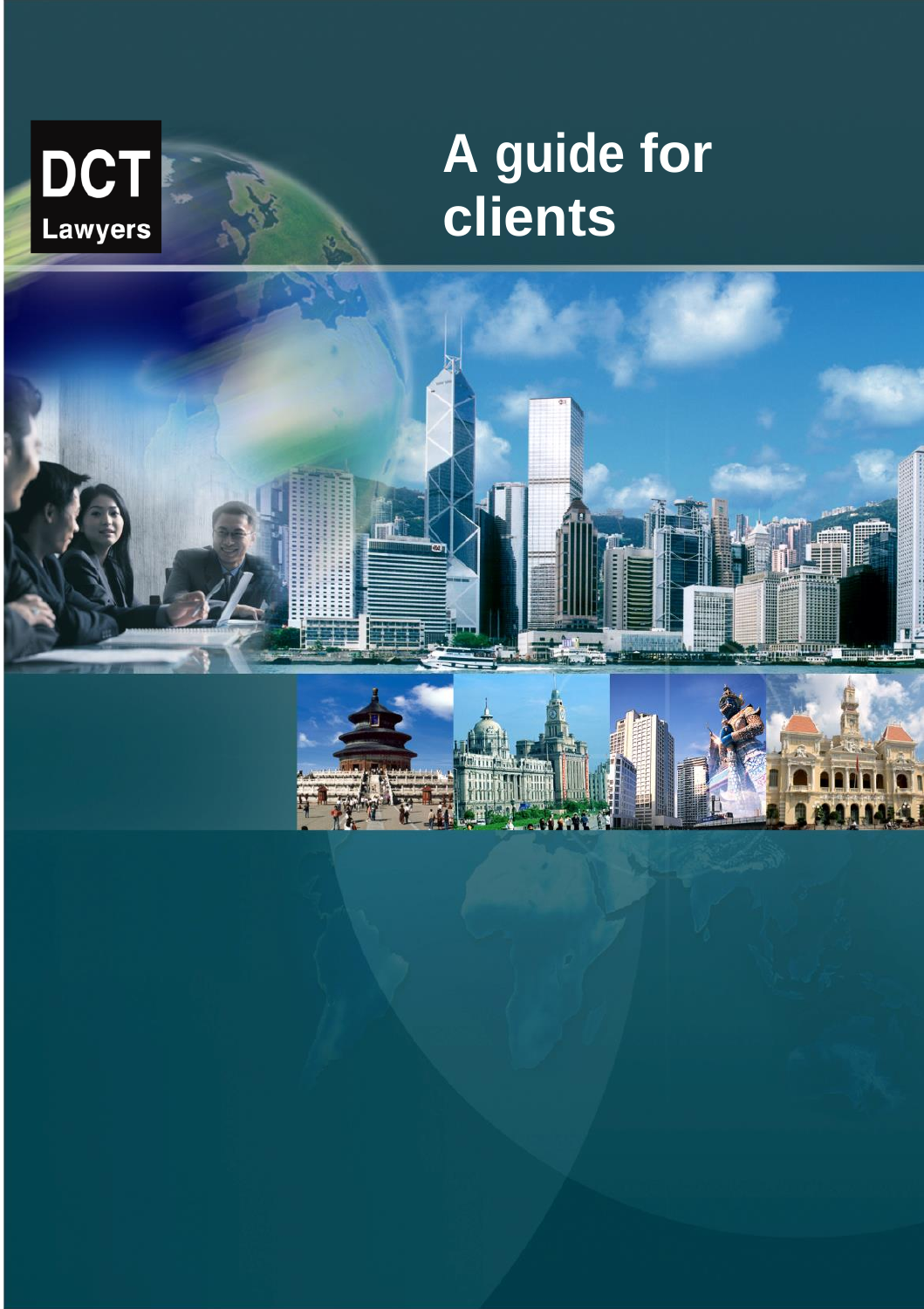

At DCT we are committed to distinguishing ourselves by delivering high quality service to our clients. To do this we learn all that we can about your business and industry so that we can treat you the way you want to be treated individually. Working in partnership with you, we strive to deliver to your expectations.

DCT is committed to always providing you with the highest standards of client service. We want to hear from you if we don't deliver to your expectations.

**Tam Le Managing Partner**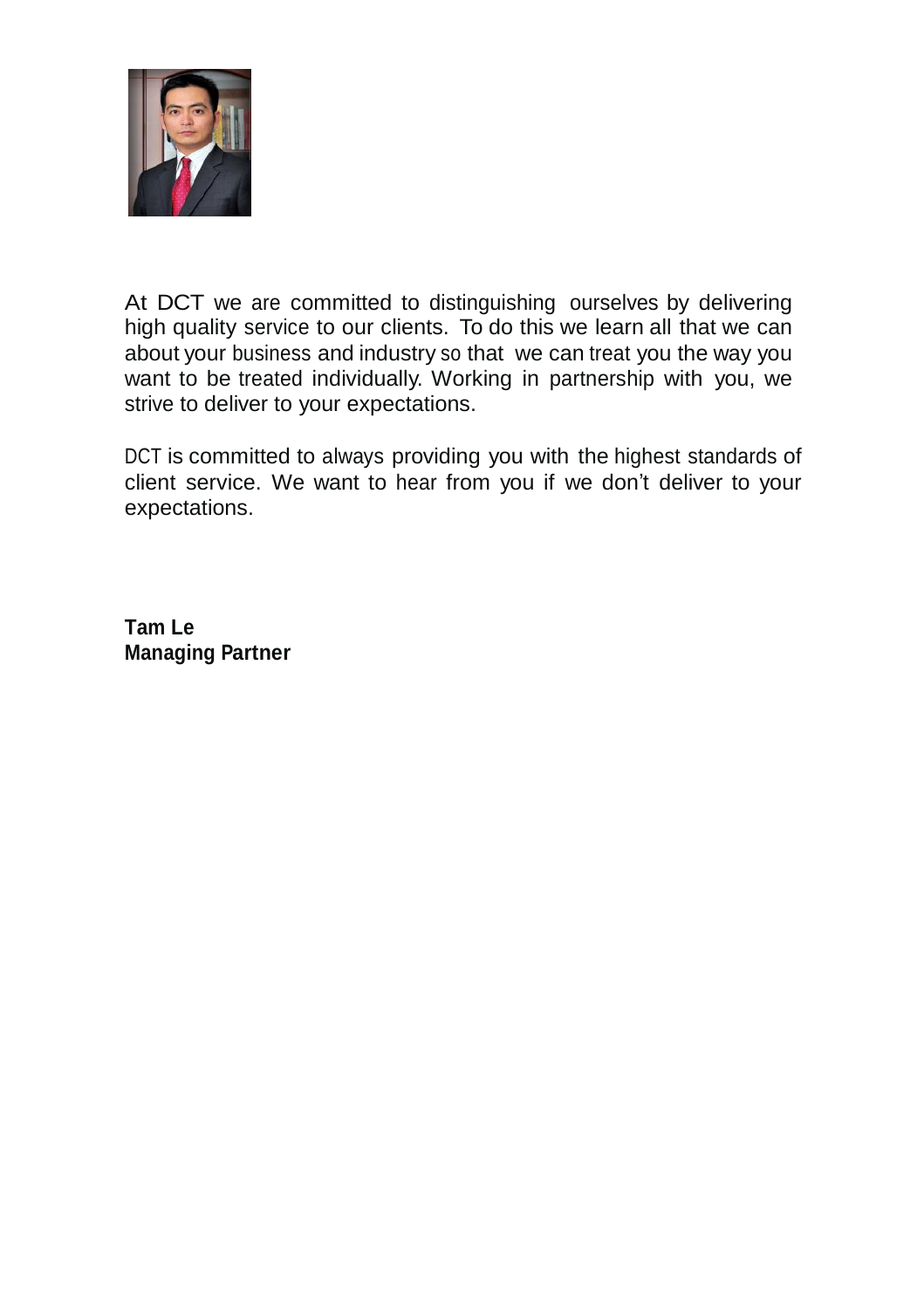# **DCT's Client Service Charter**

#### **Accessibility**

- DCT will assign a Partner to be responsible for your matter.
- When you phone your lawyer and if they are unavailable, you will be given the option of leaving a voice message or a message with a secretary.

#### **Responsiveness**

- DCT will respond to your telephone calls promptly.
- We will handle your correspondence promptly on receipt.
- When you visit our office you will be attended to promptly.

#### **Communication**

- Your assigned Partner will be made aware of all new instructions.
- We will keep you informed of the progress of your matter.
- We will encourage you to provide us with clear instructions and to tell us if you have any important time limits.

#### **Client relationship management**

- Your assigned Partner will liaise with you to confirm your expectations for our delivery of service and to confirm other members of our client service team.
- We will encourage you to provide us with feedback on our performance.

#### **Costs and billing**

- When taking your instructions, DCT will discuss the legal and disbursement charges.
- Where appropriate, we will confirm these arrangements in writing.
- You can ask for details of what costs have been accrued at any stage.
- We will bill you at regular intervals, usually monthly, and in a format that is clear and easy to understand.
- We will always discuss any issues you may have.

#### **Privacy**

- We value the confidential information you give us and will take all necessary and reasonable precautions to keep your personal information accurate and confidential and to prevent unauthorised access.
- You have the right to inspect the personal information we hold about you.

#### **Not satisfied with our service?**

We want to know if you are not receiving the service you expect or are dissatisfied in any way. We will review the situation promptly and thoroughly and try to address the issues.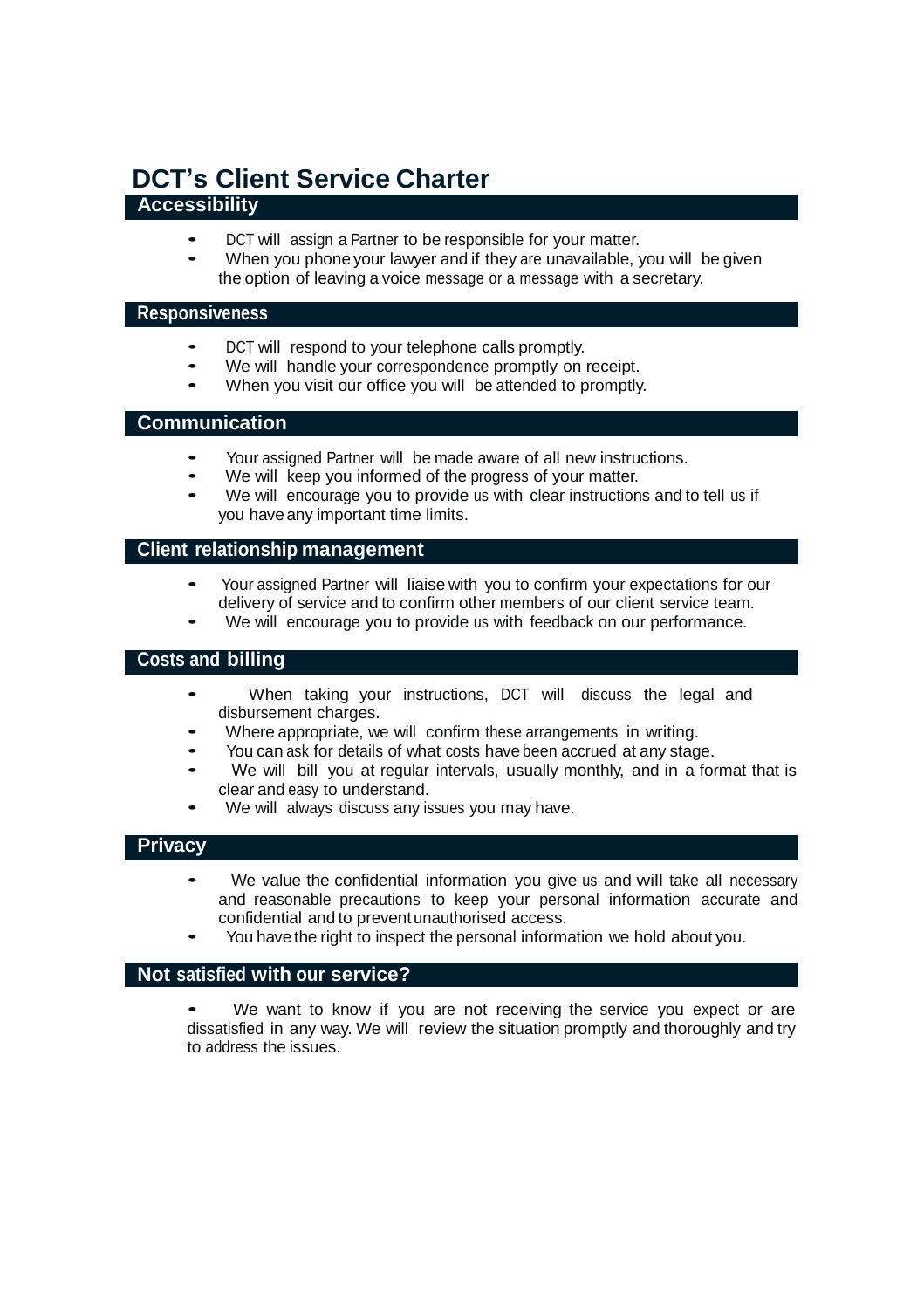# **Table of contents**

| 2. How you can get the most out of your lawyers |
|-------------------------------------------------|
|                                                 |
|                                                 |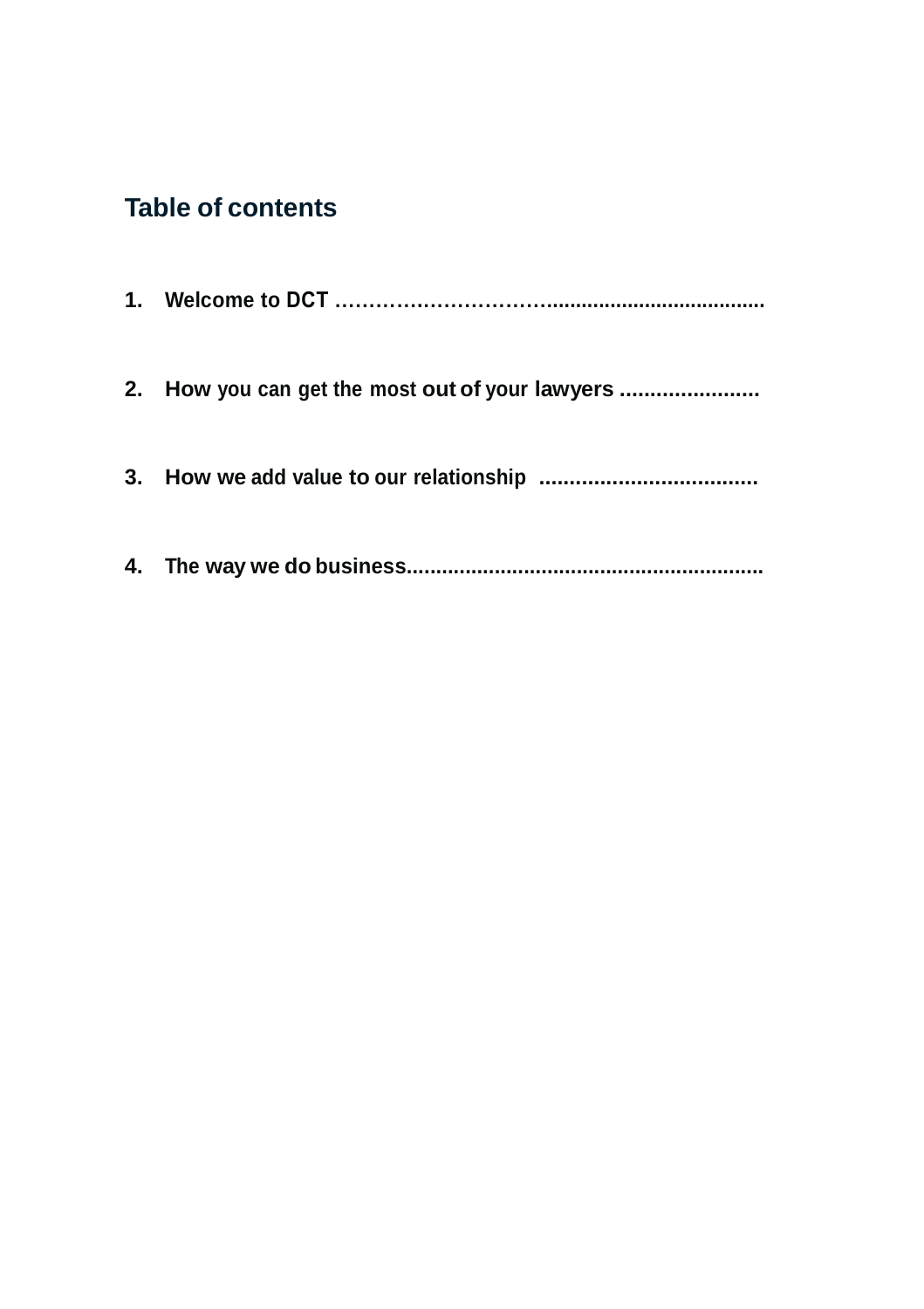# **1. Welcome to DCT LAWYERS**

At DCT we combine technical expertise with strong industry knowledge to deliver value to our clients. We offer business focused legal solutions coupled with the highest level of client service.

This guide provides you with important details about all aspects of our service delivery.

# **Delivering high quality service**

DCT is one of the commercial law firms in Vietnam. We maintain our high standards of service delivery by focusing on best practice for recruitment, training and development, supervision of matters, knowledge management and client relationship management. Backed up by our significant investment in IT systems, we are able to deliver an efficient, high quality service to you.

## **Cost-efficiency and continuity**

Every aspect of your work will be performed by the most appropriate person at the most appropriate level of seniority and experience, under the supervision of a specific partner. This ensures efficiency and cost-effectiveness for you. We will also do our best to ensure you have continuity of team members and will notify you if any changes are necessary.

# **Confidentiality**

We will not discuss your matter or any related issues with any external person or organisation without your express permission.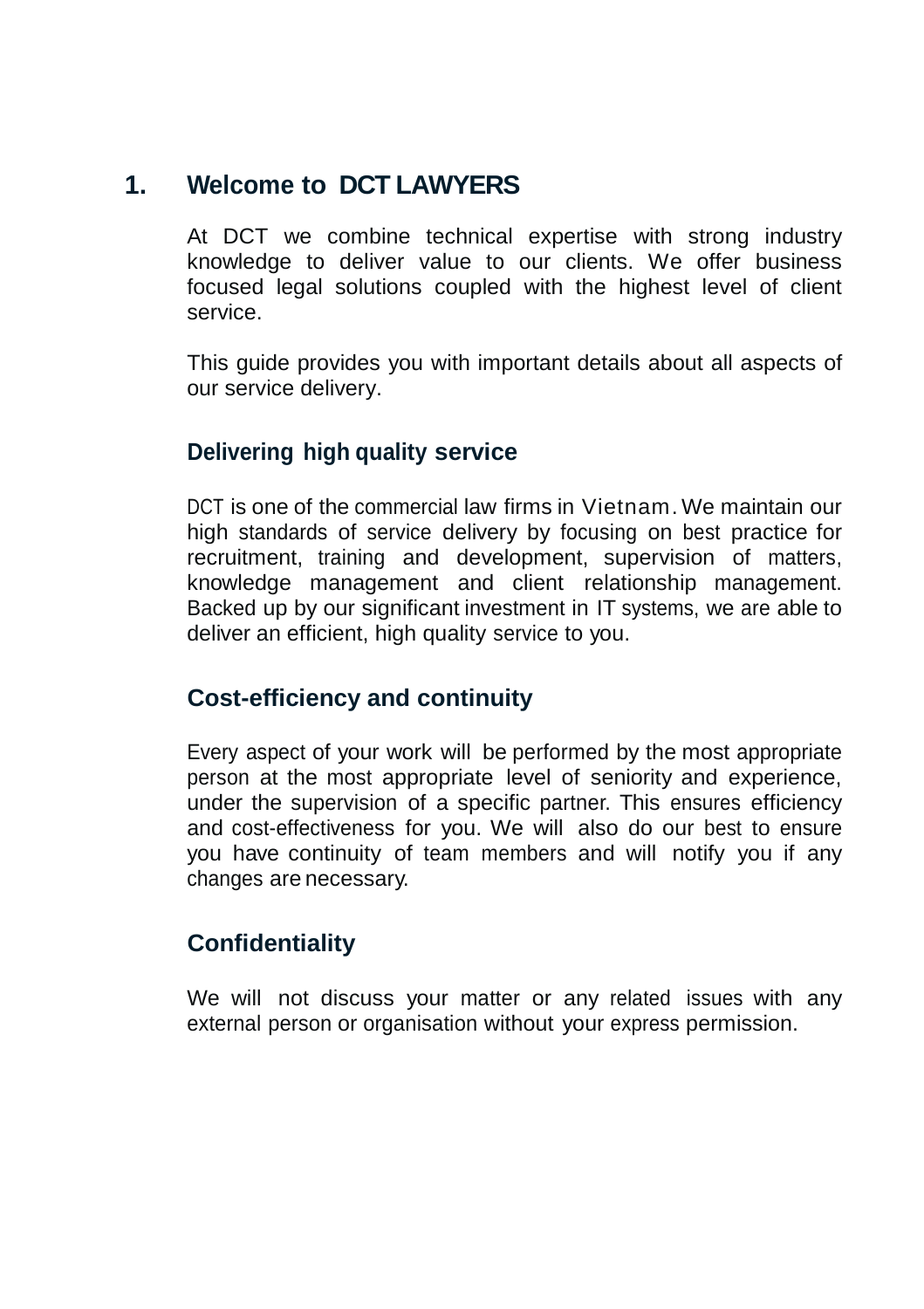# **Normal business hours**

Our normal business hours are 9:00am to 5:00pm, Monday to Friday and 9:00am to 1:00pm on Saturday. Should you need to see us outside of these hours, we will be pleased to arrange an appointment.

### **Local coverage**

Should you require legal expertise in Vietnam jurisdiction. We will provide with the following:

- High quality and responsive client service
- Multi-faceted practices
- Leading position in the use of technology, both in their practices and management and
- Breadth and depth of expertise in traditional and emerging industries and areas of law.

We also have long established relationships with many other law firms and professional advisers throughout the country.

We will be happy to make the appropriate referral should this be necessary.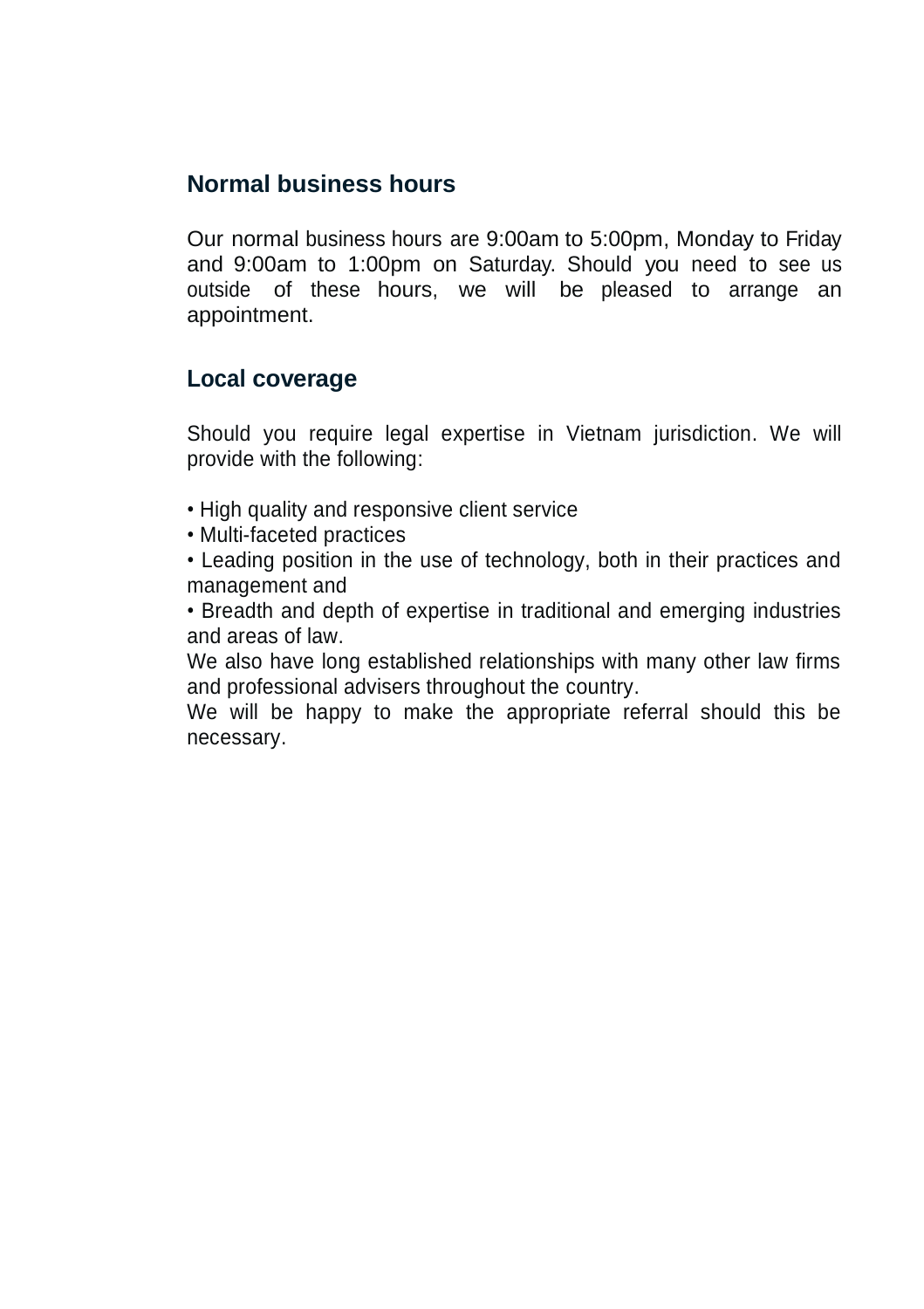# **2. How you can get the most out of your lawyers**

To help us meet our objective of providing you with a high quality, ethical and professional service, there are a number of ways in which you can assist us.

## **Understanding your requirements**

We will work with you to:

- Develop an understanding of your business and expectations;
- Establish objectives and deadlines; and
- Wherever possible, determine practical budgets.

### **Clear communication**

Clear communication is vital to achieving the best outcome for you – please make sure you tell us what you want us to do.

Everyone at DCT has access to the latest technology to ensure fast and effective communication. All members of your Client Service Team have access to:

• Direct telephone lines and voice mail facilities, meaning you can leave messages outside office hours or when your lawyer may be unavailable

• Experienced secretaries who can assist you, and who can also be contacted through our voicemail system

- Email and direct fax lines
- Videoconference facilities and
- Extranet services.

We will keep you informed of the status of your work and of significant correspondence and developments related to your matters. Where we are unable to control every aspect of the legal system, particularly where other parties may be involved, we will communicate these issues to you promptly.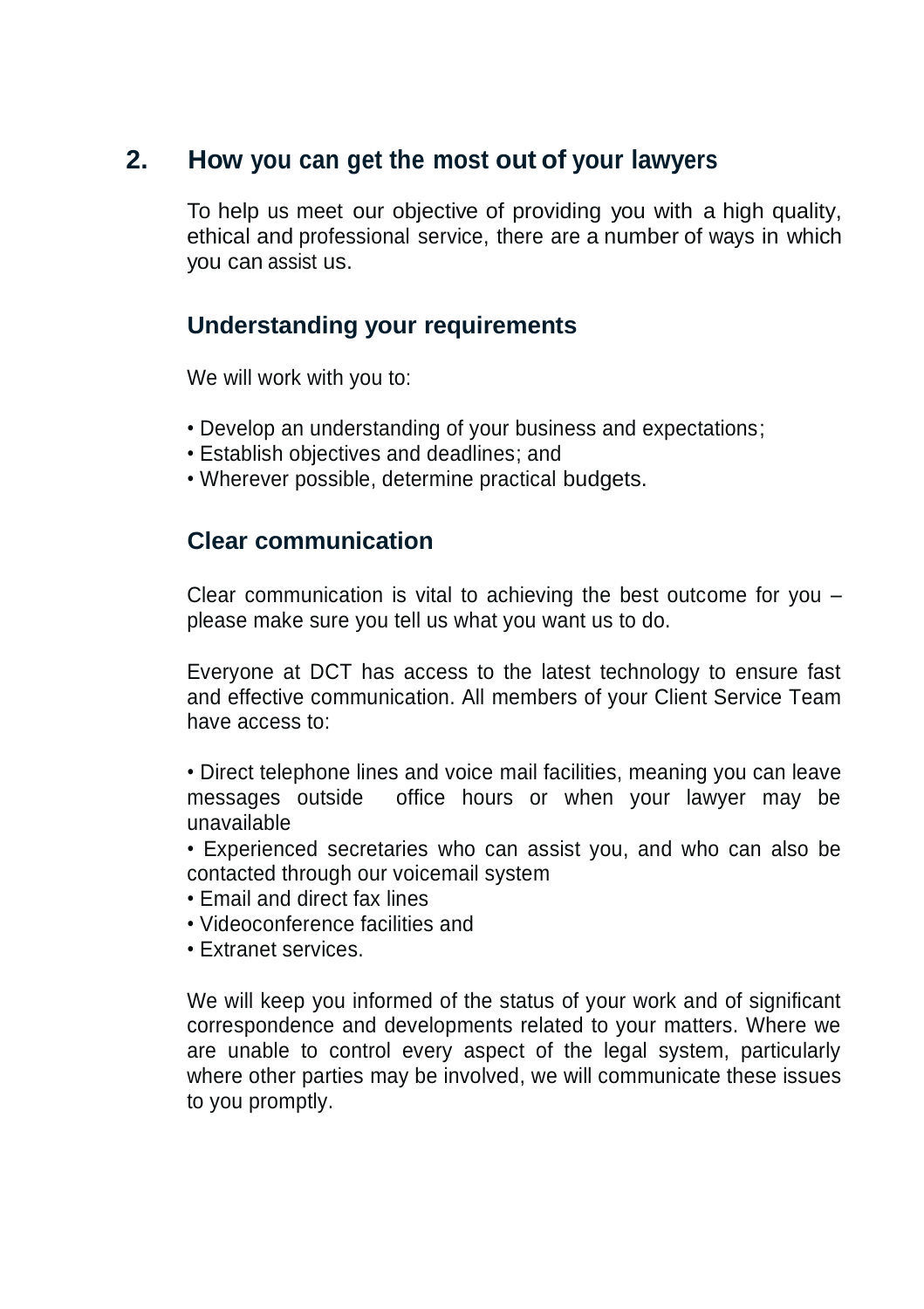# **Providing value for money**

We want to provide you with the best service, in the most cost effective and efficient way. We will perform your work conscientiously and without delay. To best represent you, we need your full and prompt cooperation. You can help us by:

- Giving us all the information we need up front and by ensuring that all information you provide to us is complete, accurate and up-to-date and that any changes to the information or circumstances which may be relevant to the work we are undertaking is communicated to us promptly. This speeds progress and can be an important factor in minimising the overall cost of your matter.
- Deciding the best form of communication. Is a phone call, email or brief meeting sufficient to deal with your matter or do you need written advice?
- Preparing your points and documentation before you meet with your lawyer. This helps us to quickly focus on your issues.
- Managing deadlines and promptly advising us when they cannot be met and
- Deciding if any of the work, for instance research, can be done by yourself or by someone in your organisation.

## **Feedback**

We are confident of providing a high quality service in all respects. We will welcome your suggestions and requests for information. If, however, you have any concern about our service delivery, or wish to discuss any aspect of your matter, please contact your designated Partner, or if you believe it appropriate, our Senior Partner, Mr. Tam Le. We value you as a client and if you have any reason to be unhappy with the service we provide, we will welcome your candid feedback.

## **3.** How we add value to our relationship

#### **Client relationship management**

Our client relationship management programme is designed to ensure your satisfaction with our service delivery. We will focus on your specific requirements and develop with you a strong and rewarding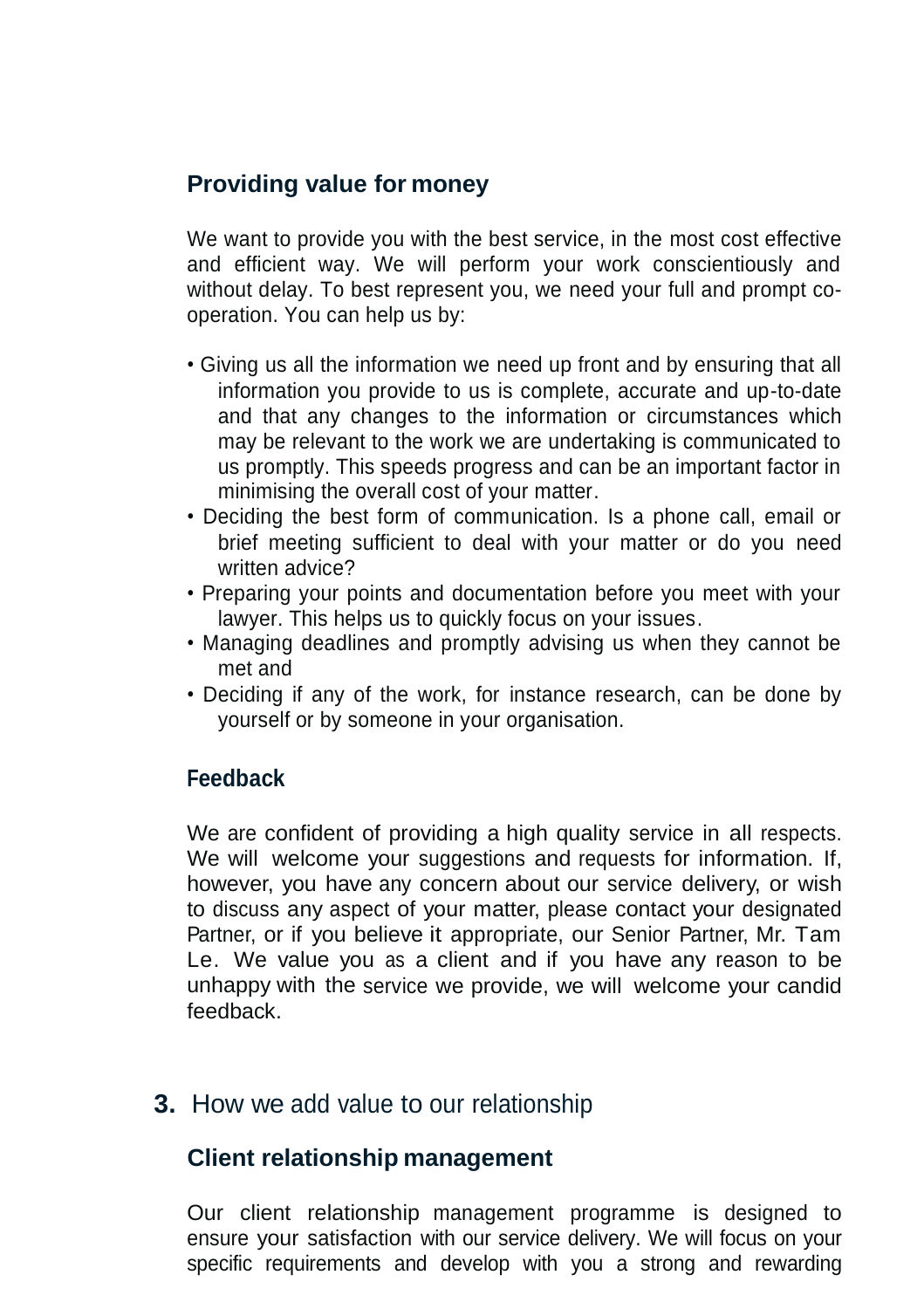relationship by ensuring consistent and co-ordinated management and service delivery across DCT.

Your DCT Partner has ultimate responsibility and accountability for delivering excellent service and will ensure that:

• All team members understand your needs and expectations.

• You have access to the right people and resources and.

• Our service is co-ordinated and consistently delivers to you high quality results.

# **Fast access to the right information**

We know the value of fast access to relevant information. Our highly skilled lawyers have quick and easy access to extensive libraries and global knowhow databases. This means they are able to provide you with the best advice in the fastest time possible.

# **Email Legal Update service**

As our client, we are pleased to provide you with access to our complimentary Email Legal Update service. This service allows you to select from around 30 areas of interest on which you would like to be kept informed of legal developments. The updates are written by our lawyers who specialise in various areas and cover the laws of Vietnam. You will only receive Email Legal Updates for the areas that you have chosen. We also use this service to notify you of our upcoming seminars and events which may be of interest to you. You can register through the Legal Updates section on our website [http://www.dctlaw.com](http://www.dctlaw.com/).vn or complete the fax back form at the back of this Guide.

## **Training and development**

At DCT, we value knowledge and learning. Our highly-regarded seminars help our clients stay abreast of legal, regulatory and industry developments that impact on their businesses.

Our seminars provide practical information and an opportunity for valuable discussion that can help you make better informed decisions. Further information can be found at our website [http://www.dctlaw.co](http://www.dctlaw.co/)m.vn.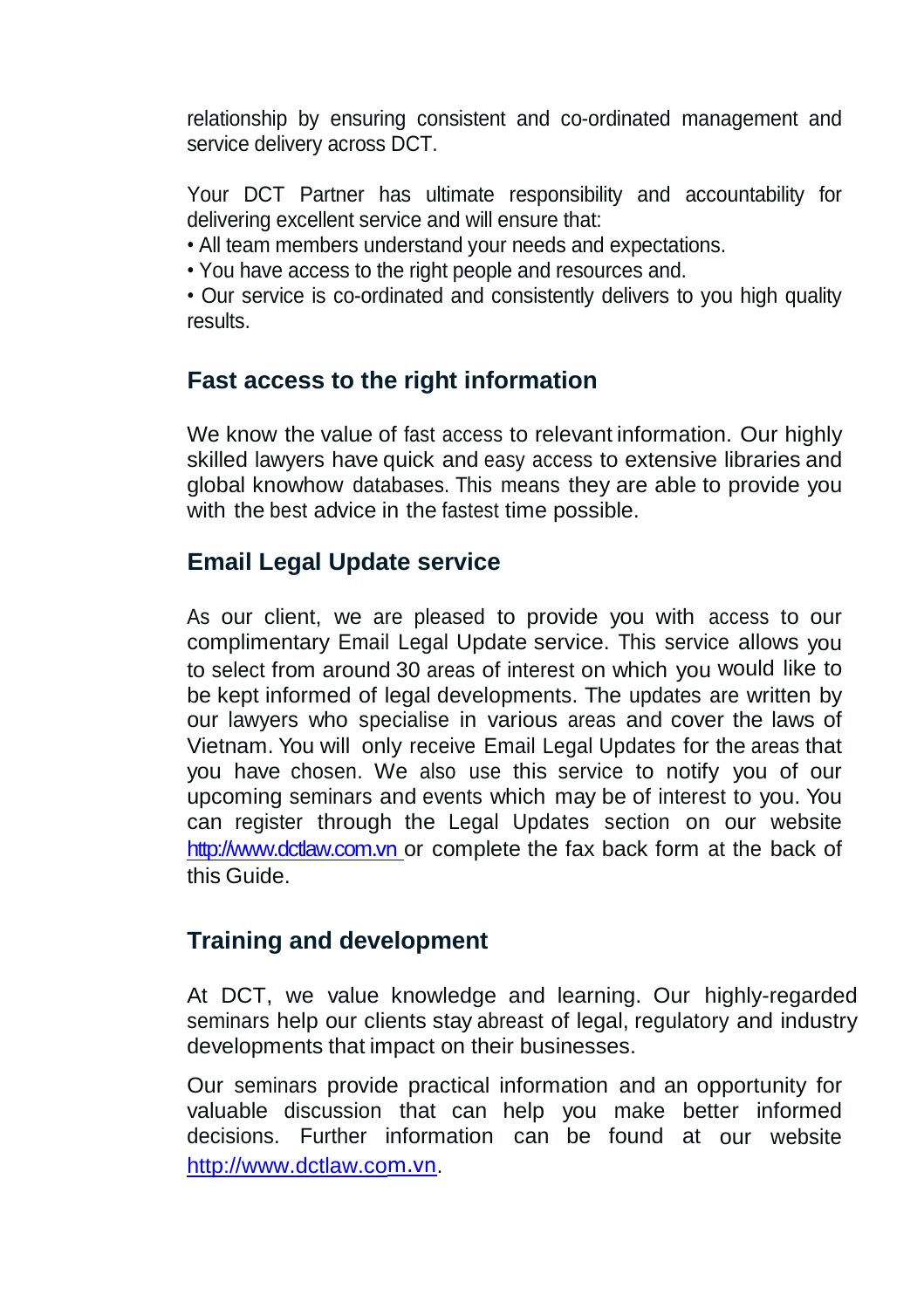# **On-line Services**

We recognise that for some clients, you may need a high level of connectivity with us. We are able to tailor make several on- line services that offer clients immediate access to:

- Customised extranets
- Virtual deal rooms instant or remote access to all the latest documentation relating to a specific matter
- Archive rooms an on-line document storage and repository service or

• Status reports – for specific transactions such as debt collection. We will be pleased to discuss these services with you in more detail if you are interested.

# **4. The way we do business**

These terms apply to all work carried out by us for you, unless agreed otherwise in writing by a partner or consultant of DCT.

# **1. How we calculate our charges**

Our charges are calculated in accordance with the Legal Practitioners Law which allows us to take into account a number of issues, such as the specialised skill and knowledge required; complexity and difficulty of the factual and legal issues involved; number and importance of documents prepared or perused; place and circumstances where business is transacted; time expended; value of the matter; urgency required; seniority of the professional staff engaged and the importance of the matter.

# **2. Fee estimates and fixed fees**

2.1 An estimate is our indication of our likely charges for dealing with the matter concerned based on the information known to us at the time the estimate is given. An estimate is subject to revision and is not binding upon us.

2.2 A fixed fee is a proposal by us to deal with a specified matter for a stated fee. If we undertake work outside the agreed scope we will charge for it on the basis referred to in paragraph 1.

# **3. Disbursements and other expenses**

3.1 We will invoice you for additional expenses incurred, including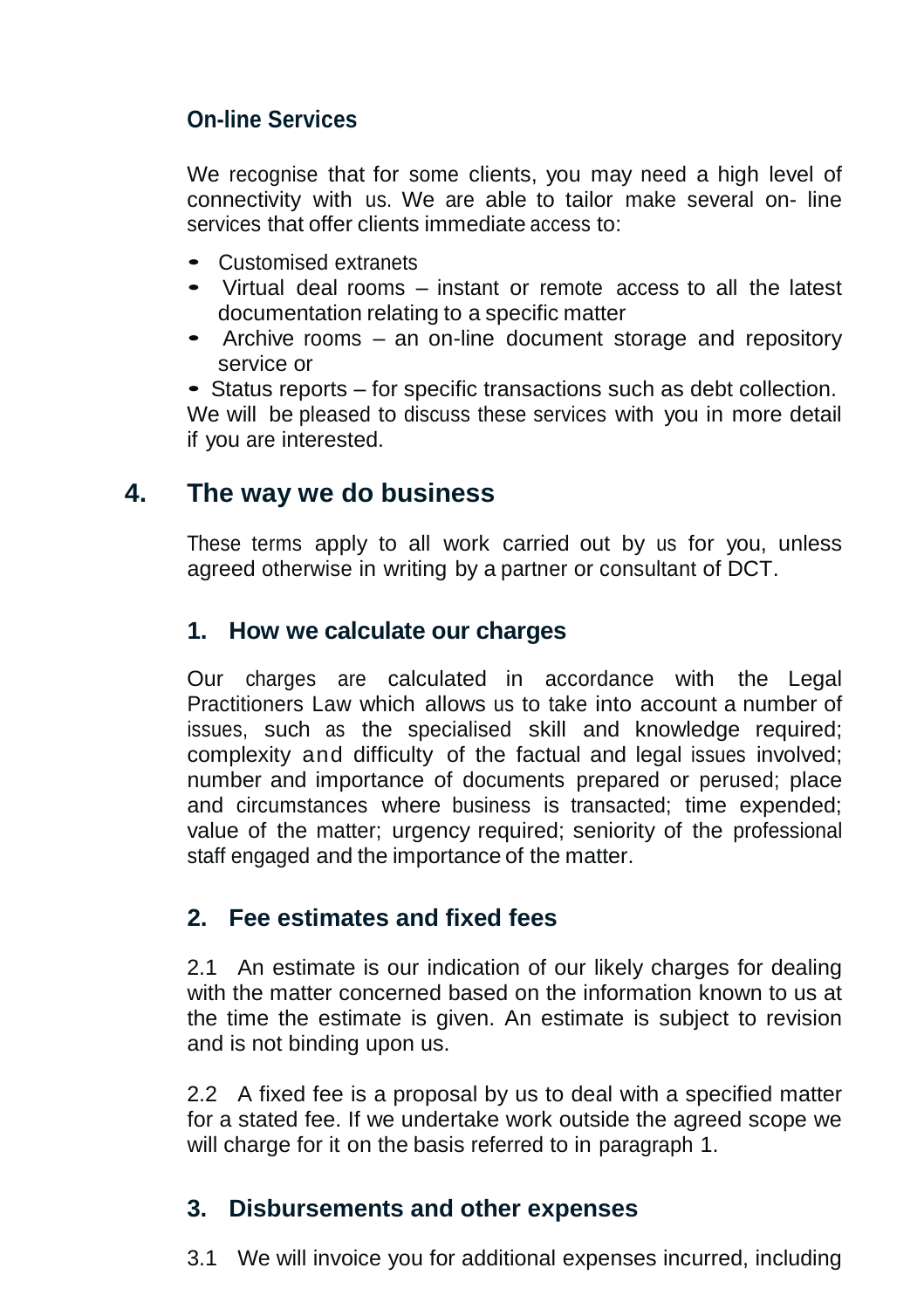photocopying, international telephone calls, fax, postage and courier charges, overtime charges for support staff, as well as stamp duty, barristers' fees, court filing fees and/or search fees where appropriate. Our bill will provide you with an itemised breakdown of these expenses.

3.2 By instructing us you confirm our authority to pay any expenses necessary or desirable to achieve your objective. However, we will consult with you before engaging barristers, foreign lawyers or experts for whose fees you will be responsible.

# **4. Payment on account**

We may from time to time ask you to make a payment to us on account of our charges and expenses. We will credit it against payment of your bill(s).

# **5. Payment terms**

5.1 We may bill your matter at regular intervals while the matter is in progress. A final bill will be sent to you after the matter is completed. If for any reason your matter does not proceed to completion, you will be responsible for our charges and expenses incurred until we are informed that the matter has terminated.

5.2 Our bills are payable on receipt. We reserve the right to charge interest on bills that are overdue for 30 days.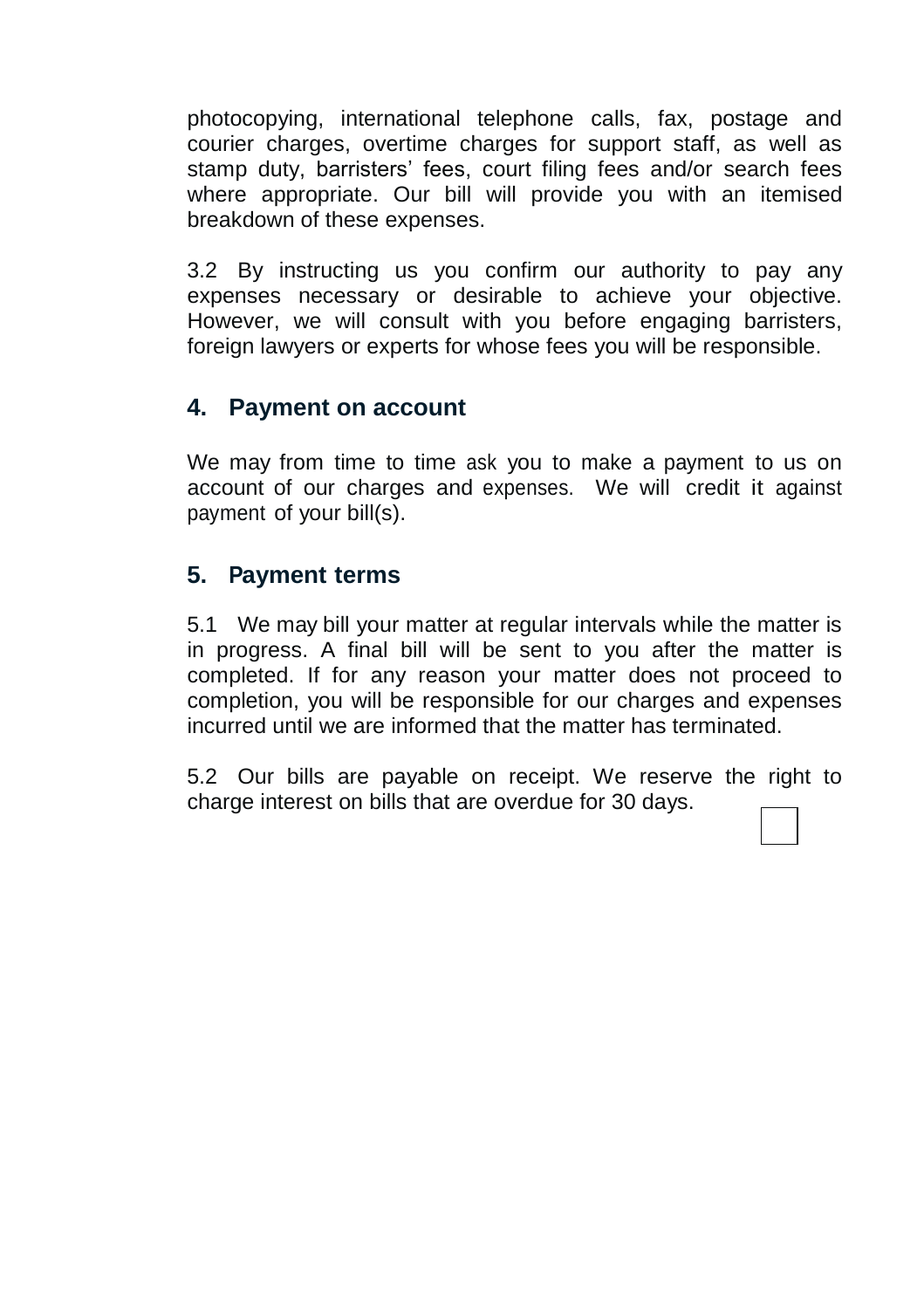5.3 We do require payment of our bills without any deduction or withholding on account of taxes or charges of any nature. If a deduction or withholding is required by law, you will be responsible for paying such additional amount as is necessary so that we receive the full amount of the bill.

# **6. Ownership and storage of materials**

6.1 When we complete your matter we shall, if requested, return to you all documents and other material loaned by you to us for the purpose of carrying out that matter. Our working materials, all correspondence between you and us and other material generated by us in that matter will remain our property (and, unless we agree otherwise, we shall own the copyright in any documents prepared by us on your behalf). We will keep these materials (except for any of your materials which you ask to be returned to you) for such periods as we think fit unless a special arrangement is made.

6.2 Unless otherwise agreed, all original documents (such as deeds, guarantees or certificates) will be returned to you upon completion of the matter and payment of all outstanding bills.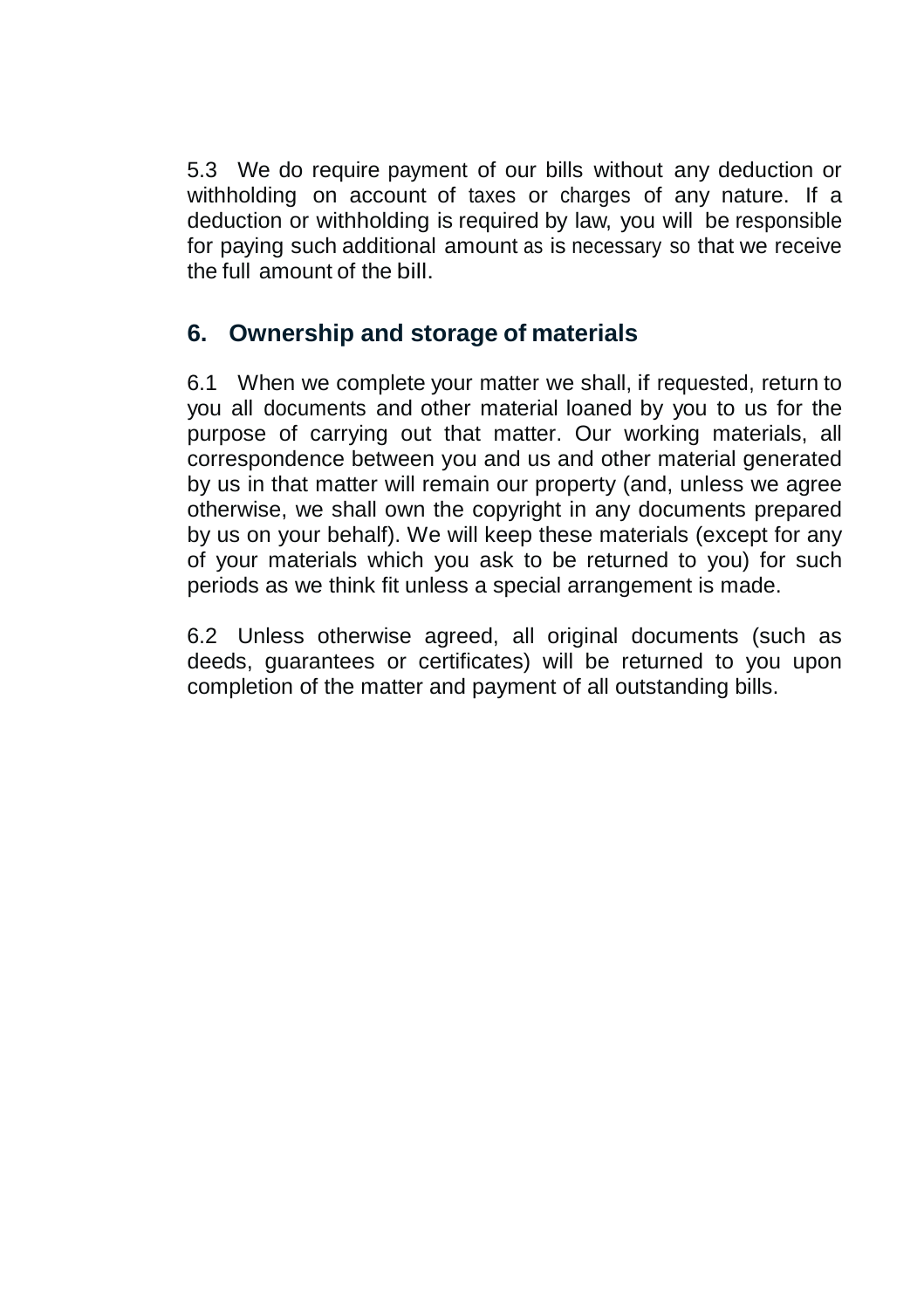# **7. Electronic communications**

7.1 Where we communicate with you by electronic means, we accept no liability for non-receipt, or late receipt, by you of such communications or for any corruption in the information communicated to you or its disclosure to other parties.

7.2 Although we regularly carry out virus checks, we advise you to carry out your own virus checks on all your systems, data and communications (whether in the form of computer disc, email, internet or otherwise). We accept no liability for any viruses that may enter your system or data by these or any other means.

7.3 For your convenience, documents may be made available to you in electronic as well as hardcopy format. In the case of discrepancy, the signed hardcopy should be regarded as definitive.

# **8. Confidentiality**

We owe a common law duty of care with respect to confidential information given to us. As we owe the same duty of confidentiality to others who are, or have been our clients, we will be under no duty to disclose to you, or use for your benefit, any confidential information that we currently have, or may obtain, in relation to any other client or third party.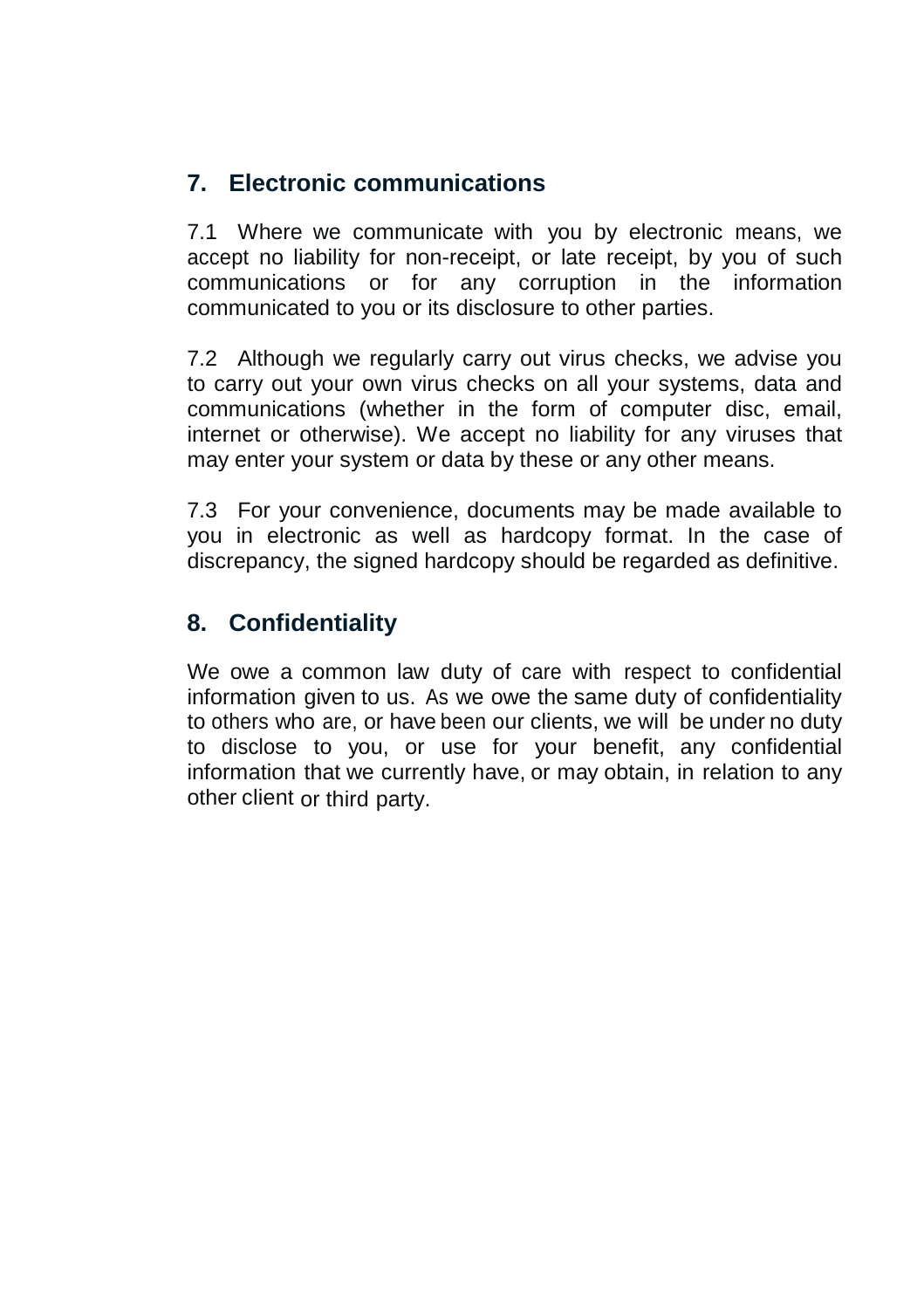# **9. Conflicts of interest**

If you become aware of a possible conflict of interest between you and another client for whom we act in a particular matter, you should raise it immediately with us. If a conflict of this nature arises, you agree it will be up to us, taking account of legal constraints, applicable professional rules and your and the other client's interests and wishes to decide whether we should continue to act for both parties, for one only, or for neither.

#### **10. Disclosure for promotional purposes**

Unless you inform us otherwise, you agree that we may include, in a list of matters which we use for promotional and internal purposes, the fact that we represent you, the names of the parties, the dollar value of the matter (if relevant) and a general description in respect of all matters which have been publicly disclosed on which we represent you.

#### **11. Limitation of liability**

If you have agreed with any other adviser any limitation, we will not be liable for anything you could have claimed from that adviser but could not because of that limitation.

#### **12. Third Parties**

12.1 The services provided by us to you are solely for your benefit and we accept no responsibility to anyone else. Should you wish to pass any advice we have provided to a third party, we will not accept liability to that third party.

12.2 If you ask us to introduce other professional consultants to you, we will endeavor to do so. Unless agreed otherwise, you will be responsible for payment of their fees and charges directly. Any advice given by them will be their responsibility direct to you and not ours, and we shall not be liable for any act or omission by them.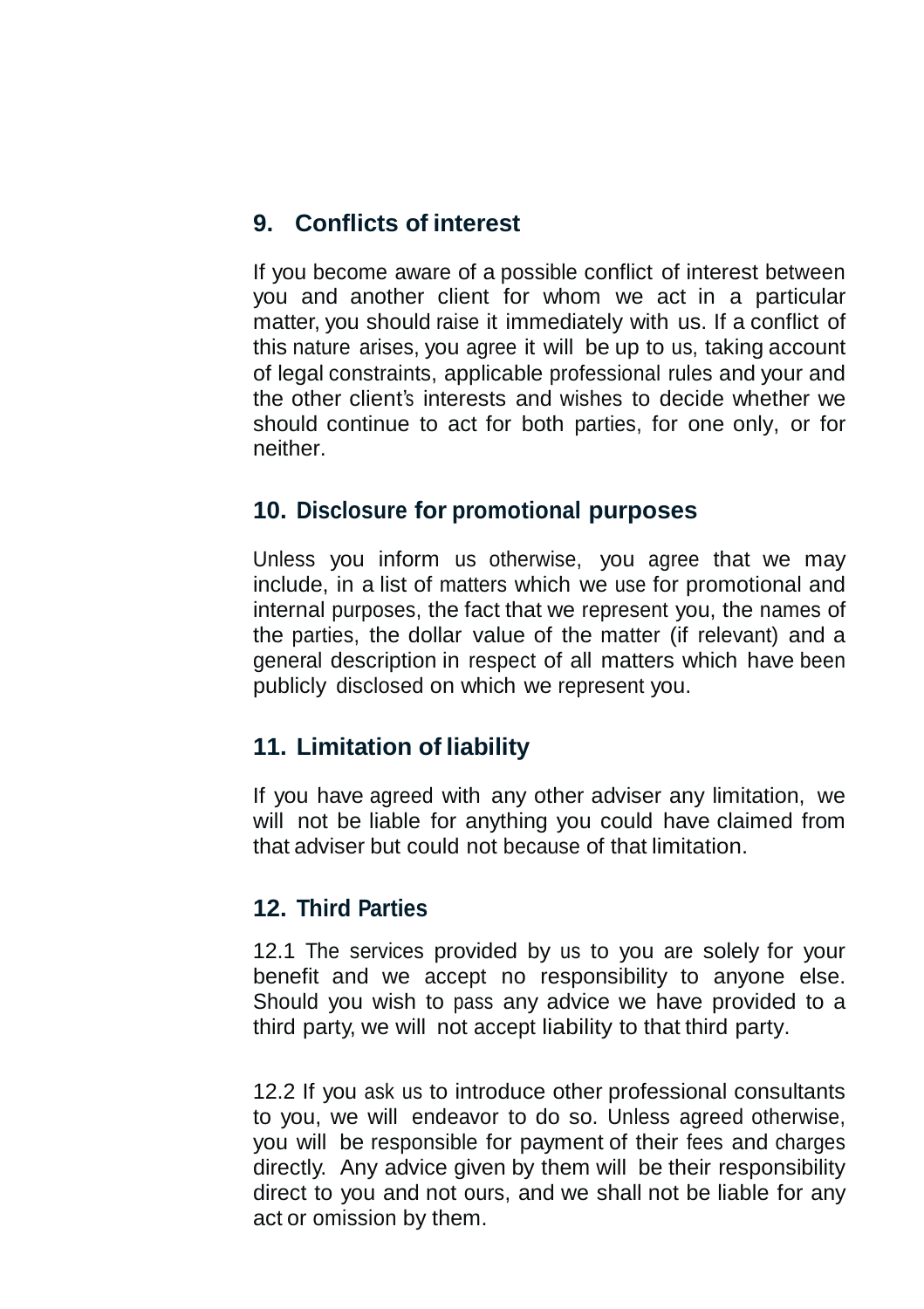## **13. Termination of our relationship**

13.1 You have the right to end your relationship with us at any time. If you decide to end our relationship, we have the right to exercise a lien over (that is, retain) the deeds, documents, monies and other items held for you until our bills are paid in full.

13.2 We have the right to end our relationship with you at any time. Examples of when this may be necessary include:

• If in our opinion a conflict of interest arises

• If any payment due to us, or reasonably required by us on account of fees or expenses, is not made

• If we are unable to obtain full or adequate instructions from you

• If we determine that the relationship of trust and confidence necessary between solicitor and client does not exist or

• If we consider that it would be inappropriate, in the light of our professional rules, for us to continue to act.

13.3 If we or you decide that we will no longer act for you, you will be responsible for our charges and expenses incurred before termination, plus any further charges and expenses for work necessary to transfer our files to another adviser of your choice.

13.4 These terms will continue to be binding on each of us notwithstanding such termination.

#### **14. Governing law**

These terms, and the services we provide to you, are governed by Vietnamese law. You agree to submit irrevocably to the exclusive jurisdiction of the Vietnam Courts in the event of any dispute arising between us. You acknowledge that we may bring proceedings against you in other jurisdictions at our option in relation to any such dispute.